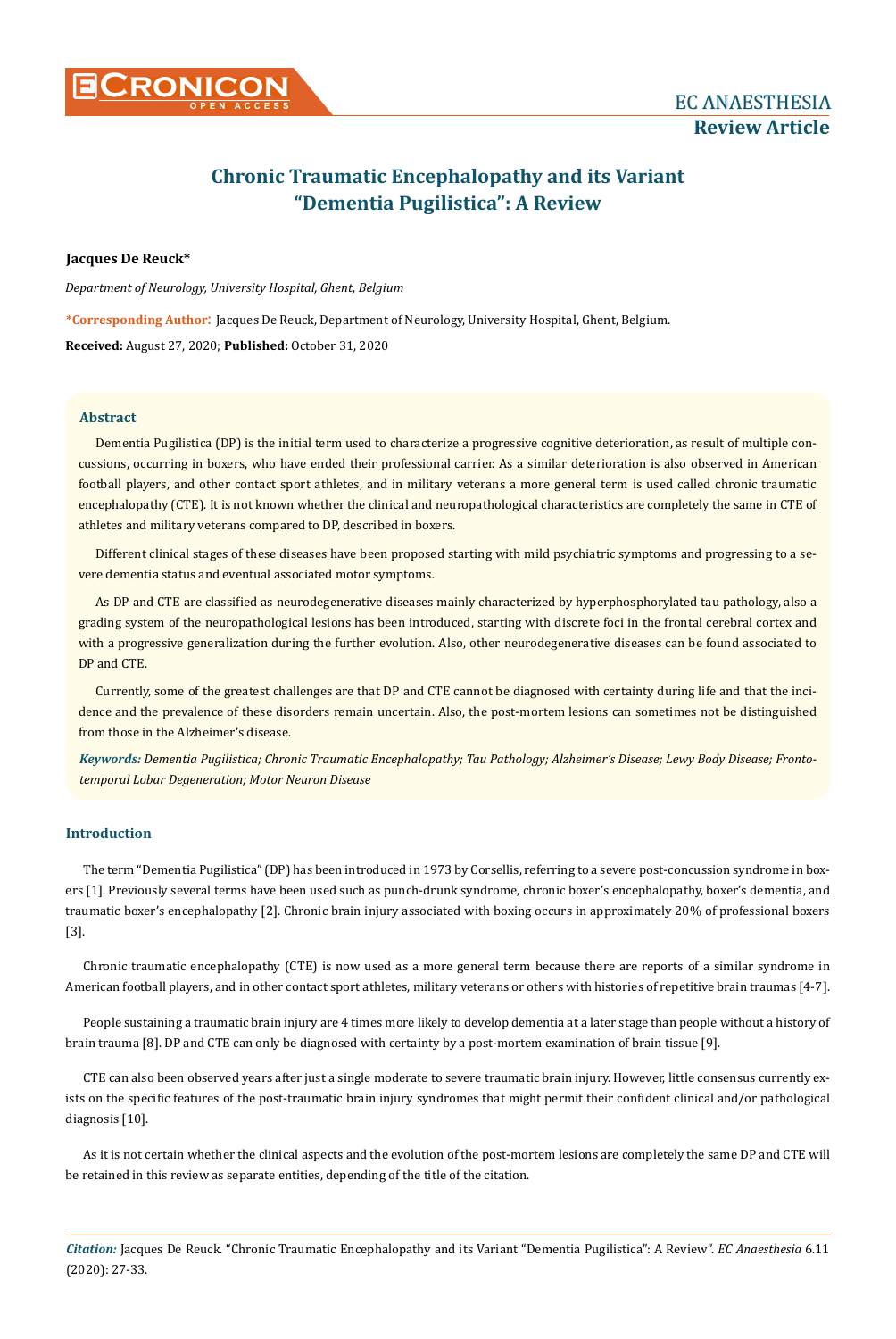#### **Concussion grading scales**

The most used grading systems are those proposed by Cantu [11] and by the American Academy of Neurology (ANN) [12]. In both classifications grade 1 is defined when there is no loss of consciousness but post-traumatic amnesia or confusion that clear up in less than 15 to 30 minutes. Grade 2 is characterized by loss of consciousness of less than 1 minute in the Cantu classification but not in the ANN system. However, in both grading systems post-concussion symptoms persist mainly between 15 and 30 minutes, but lasting no longer than 24 hours. In the grade 3 of the Cantu classification there is a loss of consciousness for more than 1 minute with post-traumatic amnesia lasting more than 24 hours and post-concussion signs or symptoms persisting for more than 7 days. The ANN guidelines differ only by the duration of the loss of consciousness, which can be either brief (seconds) or prolonged (minutes).

However, these grading systems are criticized, mainly because it is observed that boxers knocked unconscious for brief periods of time often recovered more quickly than those who did not loss consciousness at all [13,14].

## **Clinical features**

DP and CTE are slowly progressing diseases starting predominantly with mood disturbances such as unable to tolerate loud noise, depression and hopelessness or confusion. The symptoms progress over decades, leading to cognitive deficits and dementia [15]. DP has some common clinical features with Alzheimer's disease (AD) [16,17].

The combined history of head injury and alcohol and/or drug abuse is a significant predictor of any CTE-like changes. Age (> 40 years) is also a significant predictor [18].

The neuro-psychiatric phenotypes of DP and CTE can be classified in 4 stages. In stage 1 headache, attention/concentration deficits, depression and suicidality are the main signs. Stage 2 is characterized by depression, behavioral changes, memory loss, exclusivity and aggression. In stage 3 there is cognitive and executive dysfunction, depression, aggression, mild dementia signs and suicidal behavior. In stage 4 the symptoms further evolve to severe dementia with memory impairment, aggression, paranoia, depression and suicidal behavior [19].

Less commonly tremor, dysarthria, ataxia and parkinsonian signs occur in DP patients [20]. Occasionally motor neuron disease is observed in CTE [21].

On a genetic basis, there are no clear risk factor genes for CTE [22]. However, the possession of an APOE epsilon 4-allele may be associated with an increased severity of chronic neurologic deficits in high-exposure boxers [23]. A slight increase in MAPT H1 type and a tendency of fewer homozygous carriers with the protective TMEM 106B rs3173615 minor allele are described in those with CTE signs compared to those without [24].

Conventional magnetic resonance imaging (MRI) is normal in the majority of professional boxers. Only a minority of them displays non-specific white matter changes. However, in all of them a decrease of diffusion anisotropy is observed [25].

Former athletes with multiple concussions are at increased risk of elevated levels of total tau in cerebrospinal fluid. This increase is associated with reduced white matter integrity on MRI. The levels are however lower than those observed in AD [26].

In a group of living former US football players with cognitive and psychiatric symptoms a higher tau level is observed on positron emission tomography in the superior frontal and medial temporal regions and in the left parietal zone. There is no association between the levels of tau deposition and the scores on cognitive and neuropsychiatric testing. A high level of ß-amyloid is only observed in a minority of former football players similar to that in AD, on positron emission tomography [27].

*Citation:* Jacques De Reuck. "Chronic Traumatic Encephalopathy and its Variant "Dementia Pugilistica": A Review". *EC Anaesthesia* 6.11 (2020): 27-33.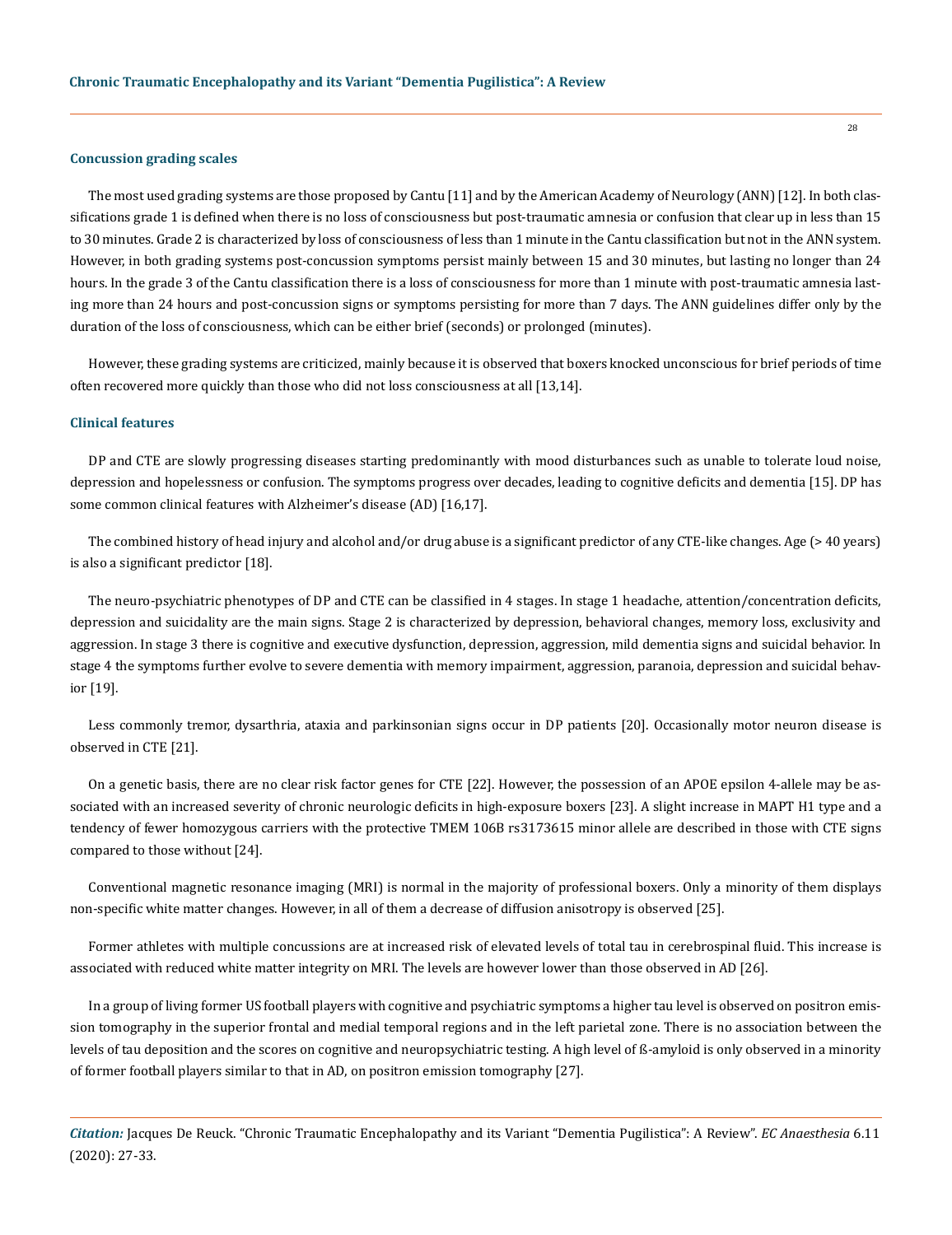#### **Neuropathological features**

DP and CTE are classified as neurodegenerative taupathies [28].

The gross neuropathological findings in DP and CTE consist of atrophy of the cerebral hemispheres, medial temporal lobe, thalamus, mamillary bodies, brainstem with thinning of the corpus callosum. These changes can also be observed on post-mortem 7.0-tesla MRI (Figure 1). Other some gross features include pallor of the substantia nigra and locus coeruleus and atrophy of the olfactory bulbs, and cerebellum. Ventricular dilatation with fenestration of the cavum septum pellucidum has been considered to be the most typical lesion [29]. This association was for the first time described in old demented boxers by Ferguson and Mawdsley in 1965 [30].



*Figure 1: T2 sequence on magnetic resonance imaging of six coronal sections of a cerebral hemisphere in a post-mortem brain of a 54-year old man with a history of repeated brain concussions. Note the severe global cortical atrophy and the dilated ventricular system.*

On microscopic examination the neurofibrillary tau tangles are concentrated in the superficial layers of the neocortex in DP and CTE, whereas in AD they predominate in the deep layers. In DP brains they prevail in the frontal and temporal cortices mostly in the depth of the sulci with an irregular patchy perivascular distribution [31].

The spectrum of hyperphosphorylated tau pathology allows a progressive staging of the lesions from stages I to IV in CTE brains [5]. In stage I positive tau pathology is found in discrete foci in the cerebral cortex, most commonly in the superior or lateral frontal cortices, typically around small vessels at the depths of sulci. In stage II there are multiple foci of positive tau at the depths of the cerebral sulci and there is localized spread of the neurofibrillary pathology from these epicenters to the superficial layers of adjacent cortex. The medial temporal lobe is spared of neurofibrillary positive tau pathology. In stage III positive tau pathology is more widespread in the frontal, insular, temporal and parietal cortices with the greatest severity in the frontal and temporal lobes. Also, the amygdala, the hippocampus and the entorhinal cortex show substantial neurofibrillary pathology. In stage IV widespread severe positive tau pathology affects most regions of the cerebral cortex and the medial temporal lobes, sparing the calcarine cortex. There is also diffuse atrophy of the white matter and thinning of the corpus callosum. Most cases show septal abnormalities including a cavum septum, perforations, fenestrations or total absence of the posterior septum. The locus coeruleus and substantia nigra are pale [32].

*Citation:* Jacques De Reuck. "Chronic Traumatic Encephalopathy and its Variant "Dementia Pugilistica": A Review". *EC Anaesthesia* 6.11 (2020): 27-33.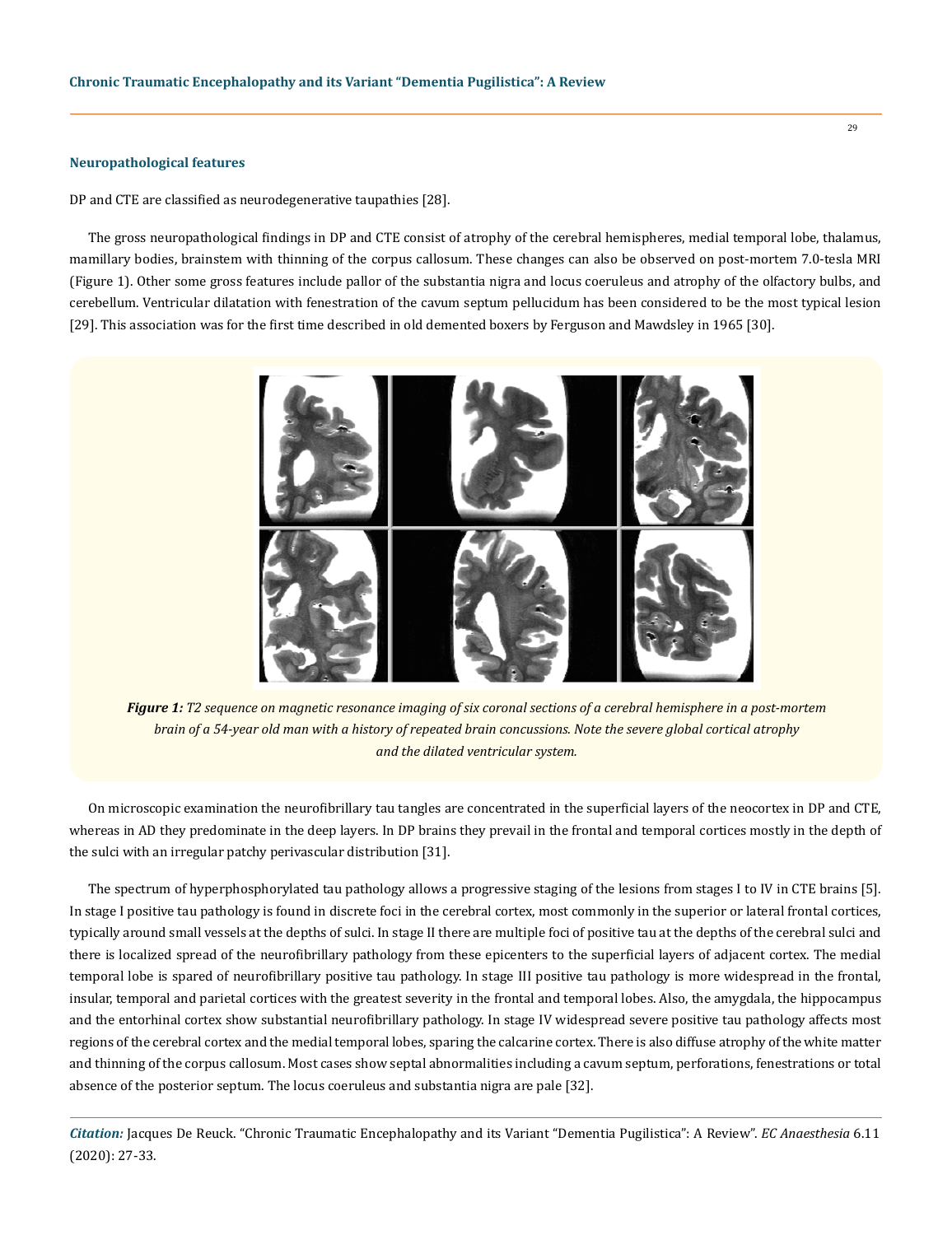Generally, tau abnormalities in the white matter are not as severe as in the adjacent gray substance. Tau-positive fibrillar astrocytic tangles are found in the white matter, but the major abnormality is that of dot-like or spindle-shaped tau-positive neuritis [7]. In contrast to AD the novel tau filament folds enclose hydrophobic molecules [33].

Astrogliosis in DP and CTE is more diffuse than in other degenerative taupathies [34]. There is a significant increase of active microglia with elevated inflammatory cytokines [35].

Other abnormalities frequently found in the cerebral and cerebellar white matter include small arterioles with thickened fibro-hyalinization of vessel-walls, perivascular haemosiderin containing macrophages, widening of the perivascular spaces, and white matter rarefaction [36].

Axonal signaling pathway-related proteins are down regulated in neurons and oligodendrocytes of CTE [37].

The role of ß-amyloid peptides is controversial. In athletes and military veterans with CTE 44% had some amyloid deposition primarily in diffuse plaques and 10% met the criteria for AD [38]. The diffuse ß-amyloid deposits are most frequently seen in the upper cortical layers [39]. Amyloid-ß deposition in senile plaques is significantly associated with the presence of the APOE epsilon 4-allele, older age at symptom onset and older age at death in DP [40]. DP and CTE can be associated with mainly leptomeningeal frontal cerebral amyloid angiopathy [41].

One study mentions that iron is also involved in the pathogenesis of traumatic brain injury [42].

Motor neuron disease is associated with 12% of the DP and TBE cases, 11% of AD, 16% of Lewy body disease (LBD) and 6% of frontotemporal lobar degeneration (FTLD) [5].

## **Discussion and Conclusion**

In the literature the DP and CTE entities are mixed-up not allowing whether there are clinical and neuropathological differences. Also, the term of CTE is frequently used to cover post-traumatic encephalopathies in athletes as well as in boxers.

Currently, some of the greatest challenges are that DP and CTE cannot be diagnosed with certainty during life and that the incidence and prevalence of these disorders remains uncertain [15]. Also, the specificity of the lesions on computed tomography and MRI during life is questionable [43]. This is also confirmed in post-mortem brains with mild traumatic brain injury, examined with 7.0-tesla MRI [44].

Also it is uncertain whether some neurodegenerative features such as those of AD [39], of LBD [45], of amyotrophic lateral sclerosis and FTLD [46] are to be considered as features of the DP and CTE or are due to other associated neurodegenerative diseases.

# **Disclosure**

The author has nothing to declare in relation to this article. No funding was received for the publication of this article.

## **Bibliography**

- 1. Corsellis JA., *et al*. "The aftermath of boxing". *[Psychological Medicine](https://pubmed.ncbi.nlm.nih.gov/4729191/)* 3 (1973): 270-303.
- 2. [Castellani RJ and Perry G. "Dementia Pugilistica revisited".](https://pubmed.ncbi.nlm.nih.gov/29036831/) *Journal of Alzheimer's Disease* 60 (2017): 1209-1221.
- 3. [Jordan BD. "Chronic traumatic brain injury associated with boxing".](https://pubmed.ncbi.nlm.nih.gov/10946737/) *Seminars in Neurology* 20 (2000): 179-185.

*Citation:* Jacques De Reuck. "Chronic Traumatic Encephalopathy and its Variant "Dementia Pugilistica": A Review". *EC Anaesthesia* 6.11 (2020): 27-33.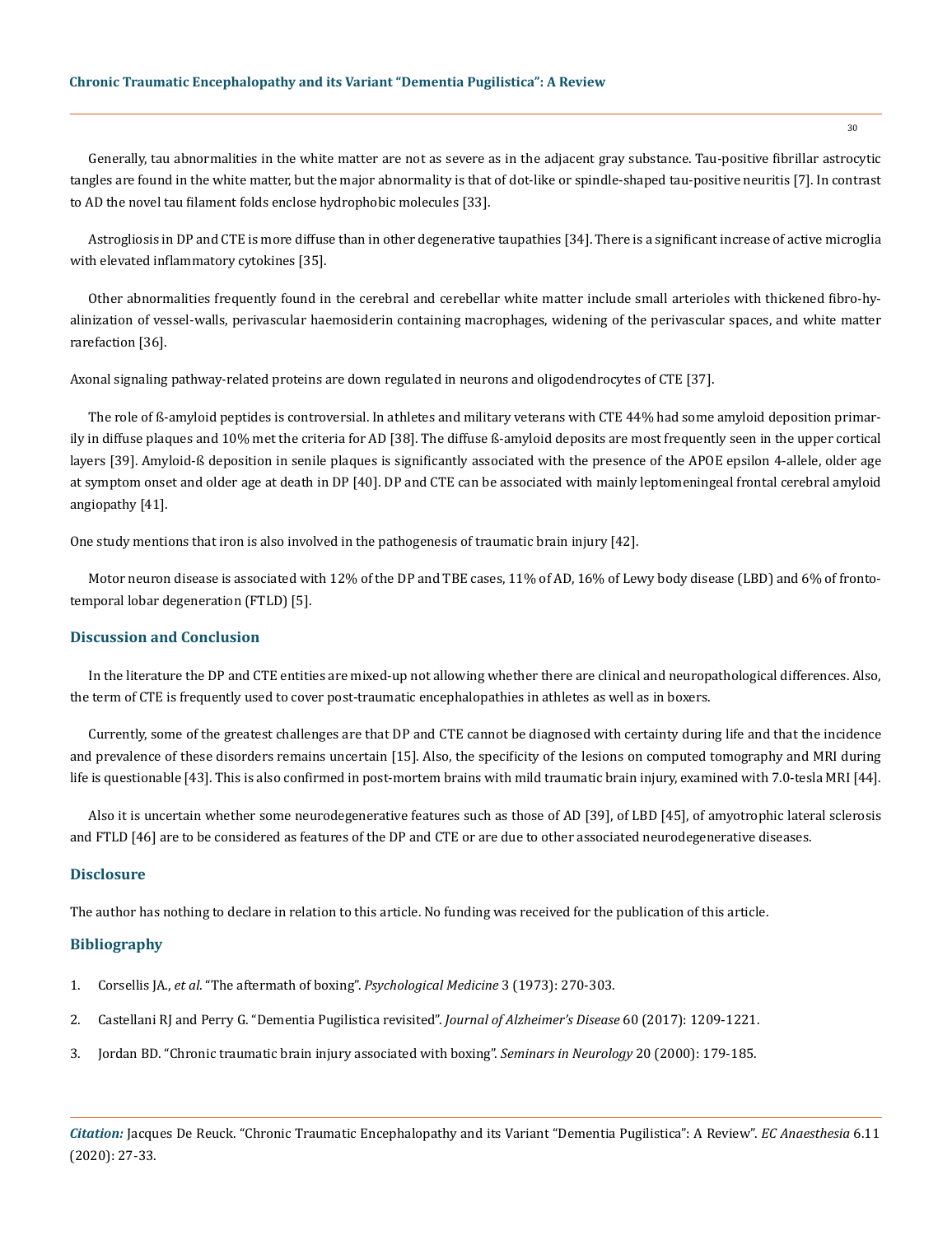- 4. Goldstein LE., *et al*[. "Chronic traumatic encephalopathy in blast-exposed military veterans and a blast neurotrauma mouse model".](https://pubmed.ncbi.nlm.nih.gov/22593173/)  *[Science Translational Medicine](https://pubmed.ncbi.nlm.nih.gov/22593173/)* 4 (2012): 134ra60.
- 5. McKee AC., *et al*[. "The spectrum of disease in chronic traumatic encephalopathy".](https://pubmed.ncbi.nlm.nih.gov/23208308/) *Brain* 136 (2013): 43-64.
- 6. McKee AC., *et al*[. "The neuropathology of sport".](https://pubmed.ncbi.nlm.nih.gov/24366527/) *Acta Neuropathologica* 127 (2014): 29-51.
- 7. Montenigro PH., *et al*[. "Clinical subtypes of chronic traumatic encephalopathy: literature review and proposed research diagnostic](https://www.ncbi.nlm.nih.gov/pmc/articles/PMC4288217/)  [criteria for traumatic encephalopathy syndrome".](https://www.ncbi.nlm.nih.gov/pmc/articles/PMC4288217/) *Alzheimer's Research and Therapy* 6 (2014): 68.
- 8. [Chauhan NB. "Chronic neurodegenerative consequences of traumatic brain injury".](https://pubmed.ncbi.nlm.nih.gov/24398724/) *Restorative Neurology and Neuroscience* 32.3 [\(2014\): 337-365.](https://pubmed.ncbi.nlm.nih.gov/24398724/)
- 9. McKee AC., *et al*[. "The neuropathology of chronic traumatic encephalopathy".](https://pubmed.ncbi.nlm.nih.gov/25904048/) *Brain Pathology* 25 (2015): 350-364.
- 10. Smith DH., *et al*[. "Chronic neuropathologies of single and repetitive TBI: substrates of dementia?"](https://www.ncbi.nlm.nih.gov/pmc/articles/PMC4513655/) *Nature Reviews Neurology* 9 (2013): [211-221.](https://www.ncbi.nlm.nih.gov/pmc/articles/PMC4513655/)
- 11. [Cantu RC. "Posttraumatic retrograde and anterograde amnesia, pathophysiology and implications in grading and safe return to play".](https://www.ncbi.nlm.nih.gov/pmc/articles/PMC155413/)  *[The Journal of Athletic Training](https://www.ncbi.nlm.nih.gov/pmc/articles/PMC155413/)* 36 (2001): 244-248.
- 12. [American Academy of Neurology. "Practice parameter: the management of concussion in sports \(summary statement\). Report of the](https://pubmed.ncbi.nlm.nih.gov/9065530/)  [Quality Standards Subcommittee of the American Academy of Neurology".](https://pubmed.ncbi.nlm.nih.gov/9065530/) *Neurology* 48 (1997): 581-585.
- 13. Harmon KG., *et al*[. "American Medical Society for Sports Medicine position statement: concussion in sport".](https://bjsm.bmj.com/content/53/4/213) *British Journal of Sports Medicine* [47 \(2013\): 15-26.](https://bjsm.bmj.com/content/53/4/213)
- 14. Guskiewicz KM., *et al*[. "Evidence-based approach to revising the SCAT2: Introducing the SCAT 3".](https://pubmed.ncbi.nlm.nih.gov/23479486/) *British Journal of Sports Medicine*  [47 \(213\): 289-293.](https://pubmed.ncbi.nlm.nih.gov/23479486/)
- 15. Stein TD., *et al*[. "Chronic traumatic encephalopathy: A spectrum of neuropathological changes following repetitive brain trauma in](https://www.researchgate.net/publication/259723395_Chronic_traumatic_encephalopathy_A_spectrum_of_neuropathological_changes_following_repetitive_brain_trauma_in_athletes_and_military_personnel)  athletes and military personnel". *[Alzheimer's Research and Therapy](https://www.researchgate.net/publication/259723395_Chronic_traumatic_encephalopathy_A_spectrum_of_neuropathological_changes_following_repetitive_brain_trauma_in_athletes_and_military_personnel)* 15 (2014): 4.
- 16. Allsop D., *et al*[. "Neurofibrillary tangles in some cases of dementia pugilistica share antigens with amyloid beta-protein of Alzheimer's](https://www.ncbi.nlm.nih.gov/pmc/articles/PMC1877395/)  disease". *[The American Journal of Pathology](https://www.ncbi.nlm.nih.gov/pmc/articles/PMC1877395/)* 136 (1990): 255-260.
- 17. Schmidt ML., *et al*[. "Tau isoform profile and phosphorylation state in dementia pugilistica recapitulate Alzheimer's disease".](https://pubmed.ncbi.nlm.nih.gov/11484824/) *Acta [Neuropathologica](https://pubmed.ncbi.nlm.nih.gov/11484824/)* 101 (2001): 518-524.
- 18. Noy S., *et al*[. "Chronic traumatic encephalopathy-like abnormalities in a routine neuropathology service".](https://pubmed.ncbi.nlm.nih.gov/27815395/) *Journal of Neuropathology [and Experimental Neurology](https://pubmed.ncbi.nlm.nih.gov/27815395/)* 75 (2016): 1145-1154.
- 19. Mahar I., *et al*[. "Psychiatric phenotypes in chronic traumatic encephalopathy".](https://www.researchgate.net/publication/319569098_Psychiatric_phenotypes_in_chronic_traumatic_encephalopathy) *Neuroscience and Biobehavioral Reviews* (2017).
- 20. Mendez MF. "The neuropsychiatric aspects of boxing". *[The International Journal of Psychiatry in Medicine](https://pubmed.ncbi.nlm.nih.gov/8567192/)* 25 (1995): 249-262.
- 21. Gavett BE., *et al*[. "Chronic traumatic encephalopathy: a potential late effect of sport-related concussive and subconcussive head trau](https://www.ncbi.nlm.nih.gov/pmc/articles/PMC2995699/)ma". *[Clinical Journal of Sport Medicine](https://www.ncbi.nlm.nih.gov/pmc/articles/PMC2995699/)* 30 (2011): 179-188.
- 22. [Fesharaki-Zadeh A. "Chronic traumatic encephalopathy: A brief overview".](https://www.ncbi.nlm.nih.gov/pmc/articles/PMC6616127/) *Frontiers in Neurology* 3 (2019): 731.
- 23. Jordan BD., *et al*[. "Apolipoprotein E epsilon 4 associated with chronic traumatic brain injury in boxing".](https://pubmed.ncbi.nlm.nih.gov/9214529/) *The Journal of the American [Medical Association](https://pubmed.ncbi.nlm.nih.gov/9214529/)* 278 (1997): 136-140.

*Citation:* Jacques De Reuck. "Chronic Traumatic Encephalopathy and its Variant "Dementia Pugilistica": A Review". *EC Anaesthesia* 6.11 (2020): 27-33.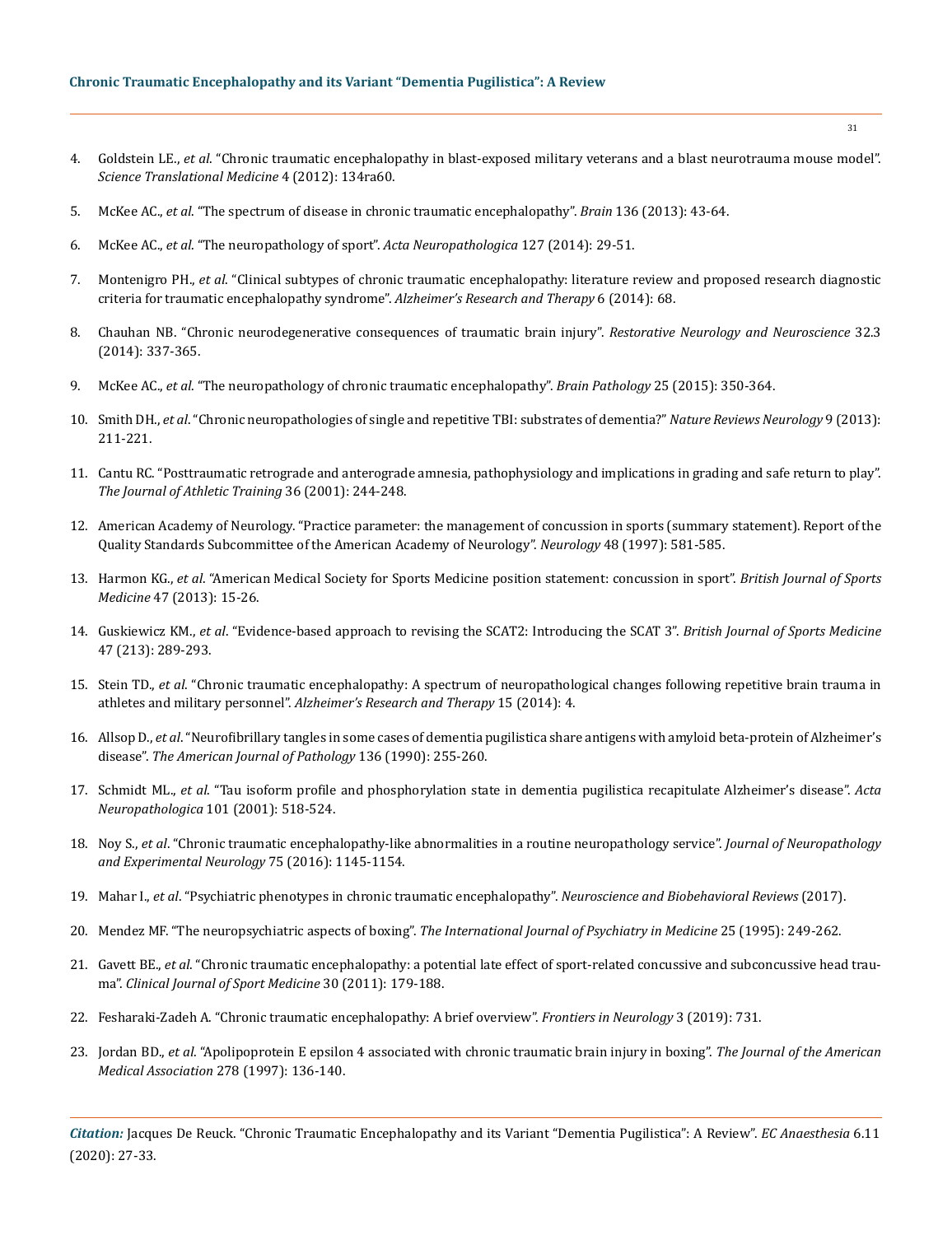## **Chronic Traumatic Encephalopathy and its Variant "Dementia Pugilistica": A Review**

- 24. Bieniek KF., *et al*[. "Chronic traumatic encephalopathy pathology in a neurodegenerative disorders bank".](https://pubmed.ncbi.nlm.nih.gov/26518018/) *Acta Neuropathologica* 130 [\(2015\): 877-889.](https://pubmed.ncbi.nlm.nih.gov/26518018/)
- 25. Zhang L., *et al*[. "Diffusion anisotropy changes in brains of professional boxers".](https://pubmed.ncbi.nlm.nih.gov/17032883/) *American Journal of Neuroradiology* 27 (2006): 2000- [2004.](https://pubmed.ncbi.nlm.nih.gov/17032883/)
- 26. Taghdiri F., *et al*[. "Elevated cerebrospinal fluid total tau in former professional athletes with multiple concussions".](https://n.neurology.org/content/92/23/e2717) *Neurology* 92 [\(2019\): 2717-2726.](https://n.neurology.org/content/92/23/e2717)
- 27. Stern RA., *et al*[. "Tau positron-emission tomography in former national football league players".](https://www.nejm.org/doi/full/10.1056/NEJMoa1900757) *The New England Journal of Medicine*  [380 \(2019\): 1716-1725.](https://www.nejm.org/doi/full/10.1056/NEJMoa1900757)
- 28. [Josephs KA. "Current understanding of neurodegenerative diseases associated with the protein tau".](https://pubmed.ncbi.nlm.nih.gov/28778262/) *Mayo Clinic Proceedings* 92 [\(2017\): 1291-1303.](https://pubmed.ncbi.nlm.nih.gov/28778262/)
- 29. McKee AC., *et al*[. "Chronic traumatic encephalopathy in athletes: progressive taupathy after repetitive head injury".](https://pubmed.ncbi.nlm.nih.gov/19535999/) *Journal of Neuro[pathology and Experimental Neurology](https://pubmed.ncbi.nlm.nih.gov/19535999/)* 68 (2009): 709-735.
- 30. [Bodensteiner JB and Schaefer GB. "Dementia pugilistica and cavum septi pellucidi: born to box?"](https://pubmed.ncbi.nlm.nih.gov/9421861/) *Sports Medicine* 24 (1997): 361-365.
- 31. Hof PR., *et al*[. "Differential distribution of neurofibrllary tangles in the cerebral cortex of dementia pugilistica and Alzheimer's disease](https://link.springer.com/article/10.1007/BF00304630)  cases". *[Acta Neuropathologica](https://link.springer.com/article/10.1007/BF00304630)* 85 (1992): 23-30.
- 32. McKee AC., *et al*[. "The neuropathology of chronic traumatic encephalopathy".](https://pubmed.ncbi.nlm.nih.gov/25904048/) *Brain Pathology* 25 (2015): 350-364.
- 33. Falcon B., *et al*[. "Novel tau filament fold in chronic traumatic encephalopathy encloses hydrophobic molecules".](https://www.nature.com/articles/s41586-019-1026-5) *Nature* 568 (2019): [420-423.](https://www.nature.com/articles/s41586-019-1026-5)
- 34. Hsu ET., *et al*[. "Astrocytic degeneration in chronic traumatic encephalopathy".](https://pubmed.ncbi.nlm.nih.gov/30194648/) *Acta Neuropathologica* 136 (2018): 955-972.
- 35. McKee AC., *et al*[. "The neuropathology of chronic traumatic encephalopathy".](https://pubmed.ncbi.nlm.nih.gov/25904048/) *The Handbook of Clinical Neurology* 158 (2018): 297- [307.](https://pubmed.ncbi.nlm.nih.gov/25904048/)
- 36. Alosco ML., *et al*[. "Association of white matter rarefaction, arteriosclerosis and tau with dementia in chronic traumatic encephalopa](https://pubmed.ncbi.nlm.nih.gov/31380975/)thy". *JAMA Neurology* [76 \(2019\): 1298-1308.](https://pubmed.ncbi.nlm.nih.gov/31380975/)
- 37. Bi B., *et al*[. "Quantitative proteomic analysis reveals impaired axonal guidance signaling in human postmortem brain tissues of chron](https://pubmed.ncbi.nlm.nih.gov/31308796/)ic traumatic encephalopathy". *[Experimental Neurobiology](https://pubmed.ncbi.nlm.nih.gov/31308796/)* 28 (2019): 362-375.
- 38. [Armstrong A. "Cortical laminar distribution of ß-amyloid deposits in five neurodegenerative disorders".](https://www.researchgate.net/publication/340799347_Cortical_laminar_distribution_of_b-amyloid_deposits_in_five_neurodegenerative_disorders) *Folia Neuropathologica* 58 [\(2020\): 1-9.](https://www.researchgate.net/publication/340799347_Cortical_laminar_distribution_of_b-amyloid_deposits_in_five_neurodegenerative_disorders)
- 39. Stein DT., *et al*[. "Beta-amyloid deposition in chronic traumatic encephalopathy".](https://pubmed.ncbi.nlm.nih.gov/25943889/) *Acta Neuropathologica* 130 (2015): 21-34.
- 40. Kokjohn TA., *et al*[. "Neurochemical profile of dementia pugilistica".](https://www.ncbi.nlm.nih.gov/pmc/articles/PMC3684215/) *Journal of Neurotrauma* 30 (2013): 981-997.
- 41. Standring OJ., *et al*[. "Contact sport participation and chronic traumatic encephalopathy are associated with altered severity and dis](https://pubmed.ncbi.nlm.nih.gov/31183671/)[tribution of cerebral amyloid angiopathy".](https://pubmed.ncbi.nlm.nih.gov/31183671/) *Acta Neuropathologica* 138 (2019): 401-413.
- 42. [Daglas M and Adlard PA. "The involvement of iron in traumatic brain injury and neurodegenerative disease".](https://www.ncbi.nlm.nih.gov/pmc/articles/PMC6306469/) *Frontiers in Neuroscience*  [981 \(2018\).](https://www.ncbi.nlm.nih.gov/pmc/articles/PMC6306469/)

*Citation:* Jacques De Reuck. "Chronic Traumatic Encephalopathy and its Variant "Dementia Pugilistica": A Review". *EC Anaesthesia* 6.11 (2020): 27-33.